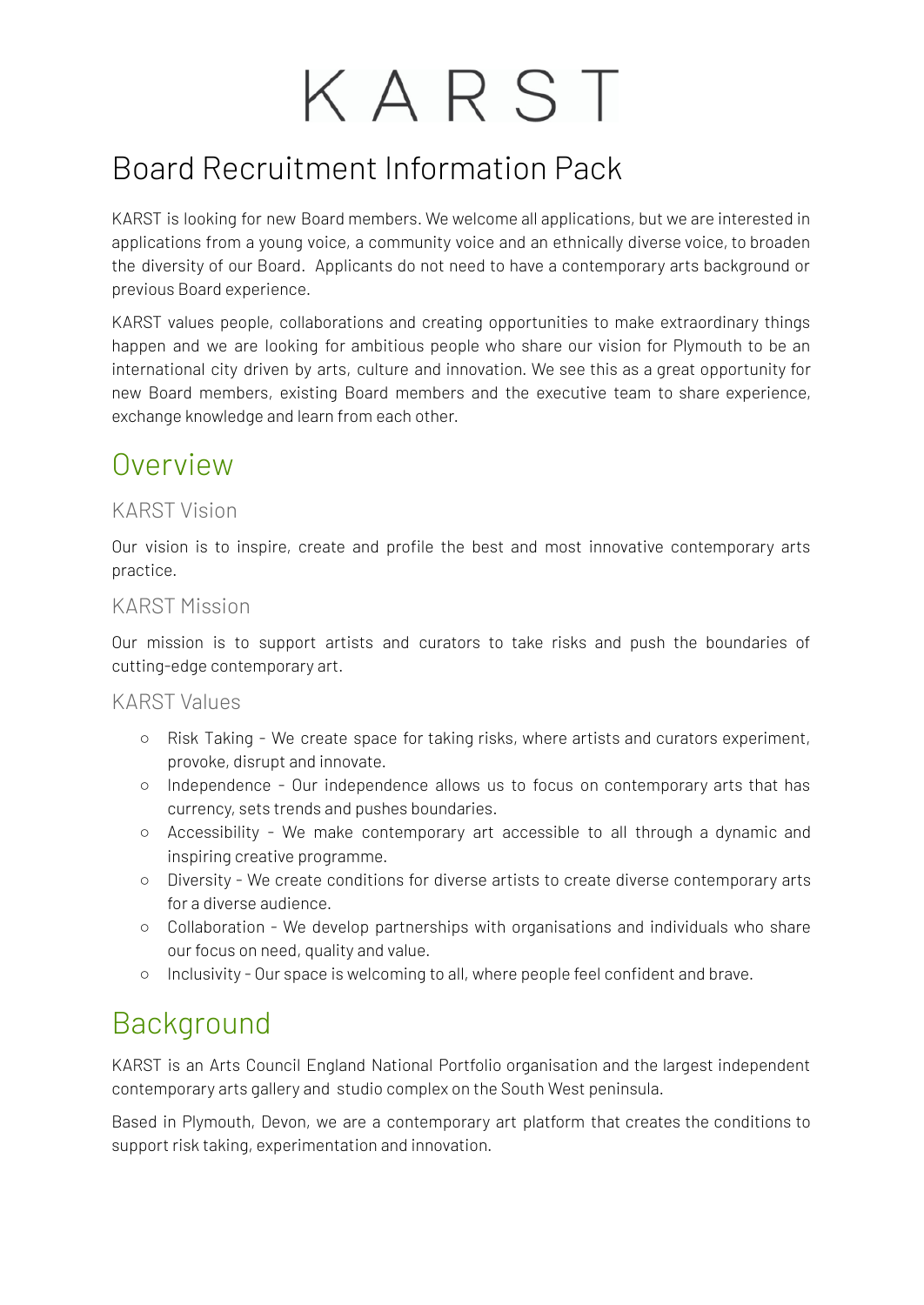Situated in the industrial Millbay area of the city, KARST acts as a testbed to enable challenging and critically engaging work. We do this through the provision of a large, free, fully accessible public gallery and affordable artists' studios. Talent development is an integral part of everything we do and our creative programme gives equivalence to exhibitions, learning and engagement, with each area interacting with the others to generate content that is meaningful to participants and relevant to the wider context of the contemporary arts at national and international level.

As a charitable organisation, KARST focuses on working in collaboration with public, private and culture sector organisations, artist groups and creative individuals. Through a programme of curated exhibitions, projects, events and critical dialogue, we engage a wide and diverse audience in order to support the cultural growth of Plymouth and the wider South West region.

The KARST ethos is to push the boundaries of experimental contemporary arts where risk is identified, encouraged and supported at all levels. During our first 10 years we have built a solid track record in delivering internationally significant exhibitions, projects and pop-up events, working with a broad range of artists and curators, providing affordable studio space for artists, engaging hundreds of students and graduates through our talent development programme and attracting many thousands of gallery visitors and an online audiences of over 300,000.

Fundamentally we act as a platform to support artistic exchange leading to cross pollination of creative skills and knowledge, providing valuable opportunities for creatives to share, learn and promote best practice at all points of programme entry.

### Board Members

Nick Buckland, Chair of KARST and Donna Howard, Executive Director are leading the search for up to four new Board members to further develop the skills base and work of the Board.

Our Board provides leadership and governance, and sets the strategic direction of the organisation. Board members play an active role representing KARST externally as well as monitoring the organisation against its agreed aims and objectives.

Board members contribute a broad range of experience from the world of business and the arts, and bring specific expertise to discussions around strategy, company growth and development and the delivery of priorities and programmes. We are seeking new Board members who:

- Provide new insights and perspectives.
- Are keen to develop new or further their existing skills and experience.
- Are prepared to engage fully and bring creativity, new ideas and perspectives that challenge long standing beliefs and systems.
- Can develop an understanding and acceptance of the legal duties, responsibilities and liabilities of trusteeship, following Nolan's seven principles of public life: selflessness, integrity, objectivity, accountability, openness, honesty and leadership.

KARST is committed to being an inclusive organisation and we are seeking applications from people from a range of backgrounds. We are a Plymouth based and internationally renowned organisation and therefore we encourage applications from people representing our local, national and international communities.

And we particularly welcome and encourage applications from first-time trustees, young people, members of the local community, people who are from the Caribbean and African diasporas,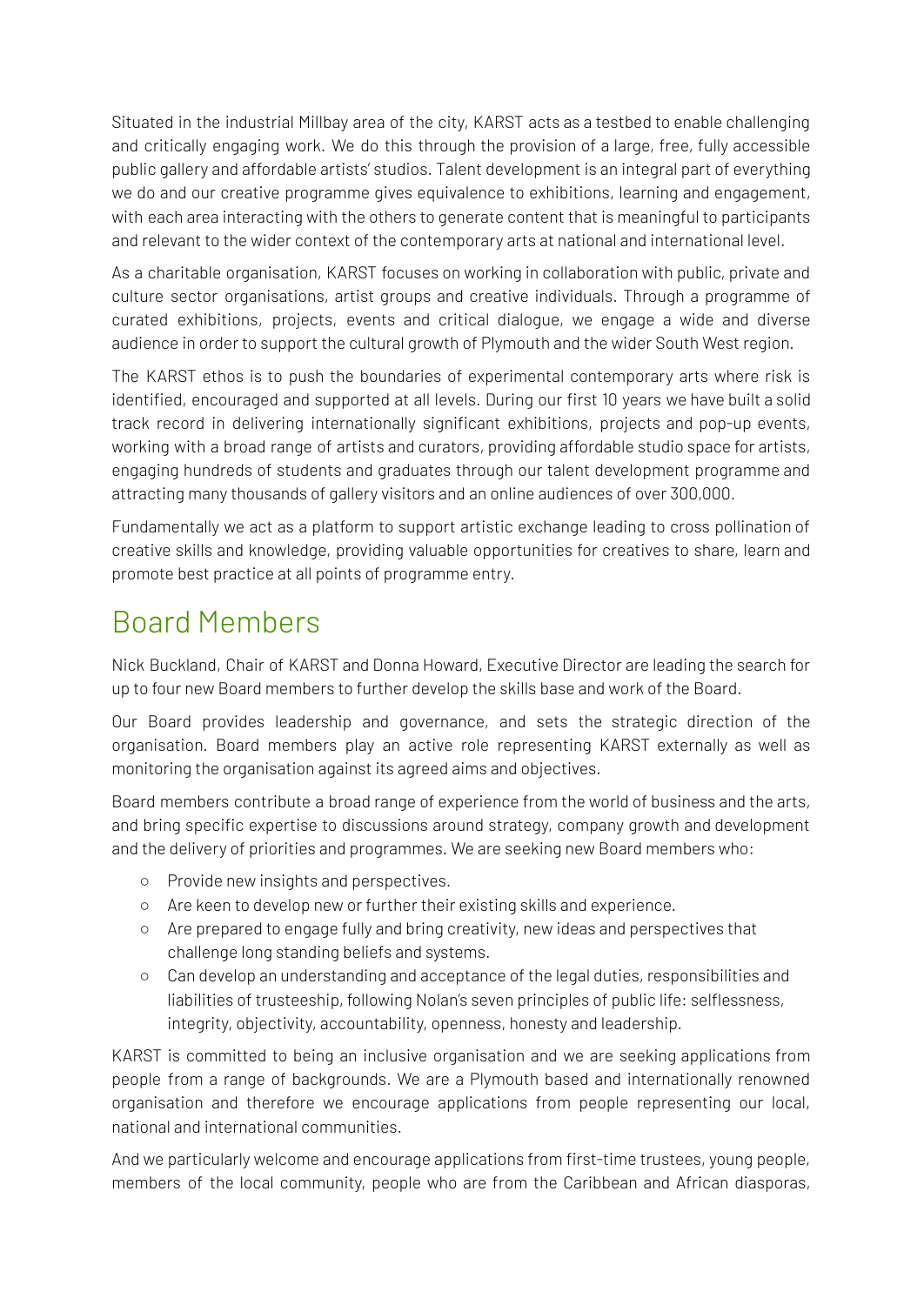people who are South Asian, East Asian or South-East Asian, North African, Middle Eastern or from ethnically mixed heritages.

Previous experience of a Board role is not essential, we are seeking people who share our passion for the KARST vision and mission and who have an appreciation of different forms of art and culture.

# The Role

The collective responsibilities of the KARST Board are to:

- Advise on KARST's vision, mission and strategy, reviewing and approving strategic plans prepared by the Executive Director and scrutinise performance against them.
- Monitor and evaluate operational activities and policies, ensuring that KARST is effectively managed.
- Provide strong financial oversight and risk management and compliance.
- Support KARST's Executive Director in delivering their role and responsibilities, and the Senior Management Team in their areas of work.
- Ensure that the organisation complies with our charitable objects and meet our commitments to funders, investors and other stakeholders.

The individual responsibilities of KARST Board members are to:

- Attend and contribute effectively to regular Board meetings and an Annual General Meeting.
- Provide positive input, challenge and support to senior staff, especially in their area of expertise.
- Represent and promote the organisation externally, building appropriate relationships with relevant networks, agencies, and stakeholders.
- Foster a supportive learning culture throughout and promote open, constructive discussion.

Board members meet a minimum of four times a year, typically in person in Plymouth but also virtually via Zoom when necessary. We usually meet late afternoon / early evening for no longer than two hours. There's also the opportunity to participate in an annual strategy day.

The role of KARST Board Member and Trustee is a voluntary one, although reasonable travel expenses to attend meetings and events will be paid where appropriate.

All successful applicants will be given full induction, and training where necessary.

# Equity, Diversity and Inclusion

KARST welcomes those with different life experiences, different approaches to problem-solving, and different perspectives to help us become a more diverse organisation by reflecting that difference. We strive to create an inclusive environment that allows individuals from all backgrounds to feel comfortable, allowing everyone to thrive in the workplace.

We are not complacent and we are committed to doing more. This isn't just about policies and procedures, it's about building great coalitions to create an ecosystem that connects people with art. We want to ensure that opportunities to work and develop at KARST are open to all. We